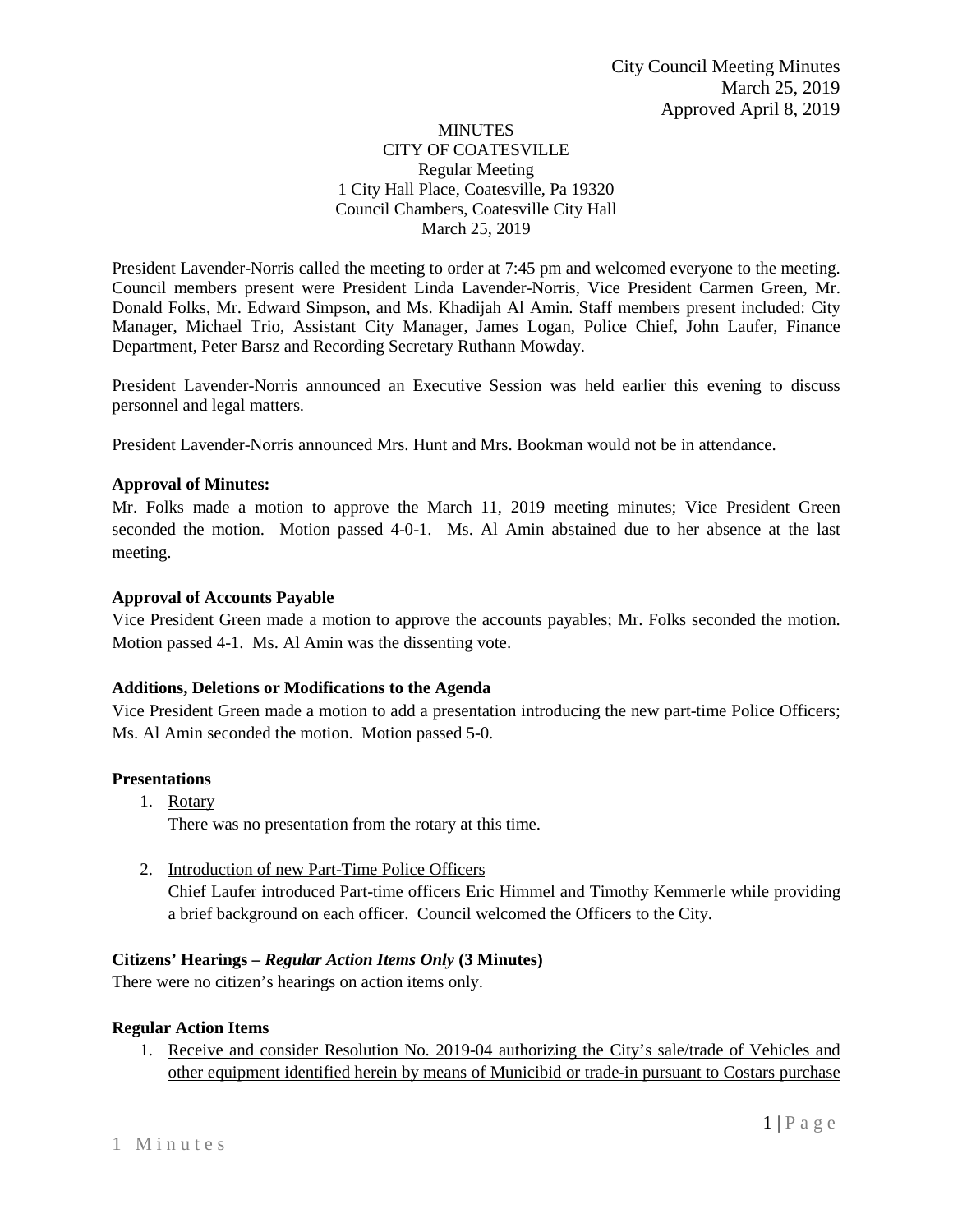City Code and City Charter

Ms. Al Amin made a motion to approve Resolution No. 2019-04 authorizing the City's sale/trade of Vehicles and other equipment identified herein by means of Municibid or trade-in pursuant to Costars purchase for new vehicles, or by public bid or auction consistent with the requirements of the Third Class City Code and City Charter; Mr. Folk seconded the motion. Motion passed 5-0.

2. Receive and consider Resolution No. 2019- 11 supporting the filing of a grant application with the Chester County Department of Community Development, for the 2019 Chester County Community Revitalization Program Grant funds, for improvements in the City of Coatesville consisting of emergency repairs to City Infrastructure identified in the City's Capital Asset Inventory.

Vice President Green made a motion to approve Resolution No. 2019- 11 supporting the filing of a grant application with the Chester County Department of Community Development, for the 2019 Chester County Community Revitalization Program Grant funds, for improvements in the City of Coatesville consisting of emergency repairs to City Infrastructure identified in the City's Capital Asset Inventory; Ms. Al Amin seconded the motion. Motion passed 5-0.

3. Receive and consider Resolution No. 2019-12 supporting the filing of a grant application with the Chester County Department of Community Development, for the 2019 Chester County Community Revitalization Program Grant funds, for improvements in the City of Coatesville consisting of a parking garage for the Coatesville Train Station

Vice President Green made a motion to approve Resolution No. 2019-12 supporting the filing of a grant application with the Chester County Department of Community Development, for the 2019 Chester County Community Revitalization Program Grant funds, for improvements in the City of Coatesville consisting of a parking garage for the Coatesville Train Station; Mr. Folks seconded the motion. Motion passed 5-0.

- 4. Receive and consider proposal from Intertek for the roof testing Mr. Folks made a motion to approve the proposal for Intertek for the roof testing; Mr. Simpson seconded the motion. Motion passed 4-1. Vice President Green was the dissenting vote.
- 5. Receive and consider First Reading an Ordinance amending the General Laws of the City of Coatesville, as amended, Part II, "General Legislation," by adding Chapter 70, "All-Terrain Vehicles and Dirt Bikes" for the purpose of regulating the use of all-terrain vehicles and dirt bikes; and including §70-1, "Purpose." Addressing the purpose of the new chapter; §70-2, "Definitions," defining terms used in the new chapter; §70-3, "Registration Requirements,' addressing registration of ATV's and dirt bikes; §70-4, "Compliance with State Law," requiring compliance with the Pennsylvania Law; §70-5, "Operation and Use," setting forth the requirements for the operations and use of ATV's and dirt bikes; §70-6 "Violations and Penalties," establishing liability for violations and penalties to be imposed; §70-7, "Impoundment of ATV or Dirt Bike," setting forth the procedure for impoundment and redemption of ATV's and dirt bikes used in violation of the Chapter.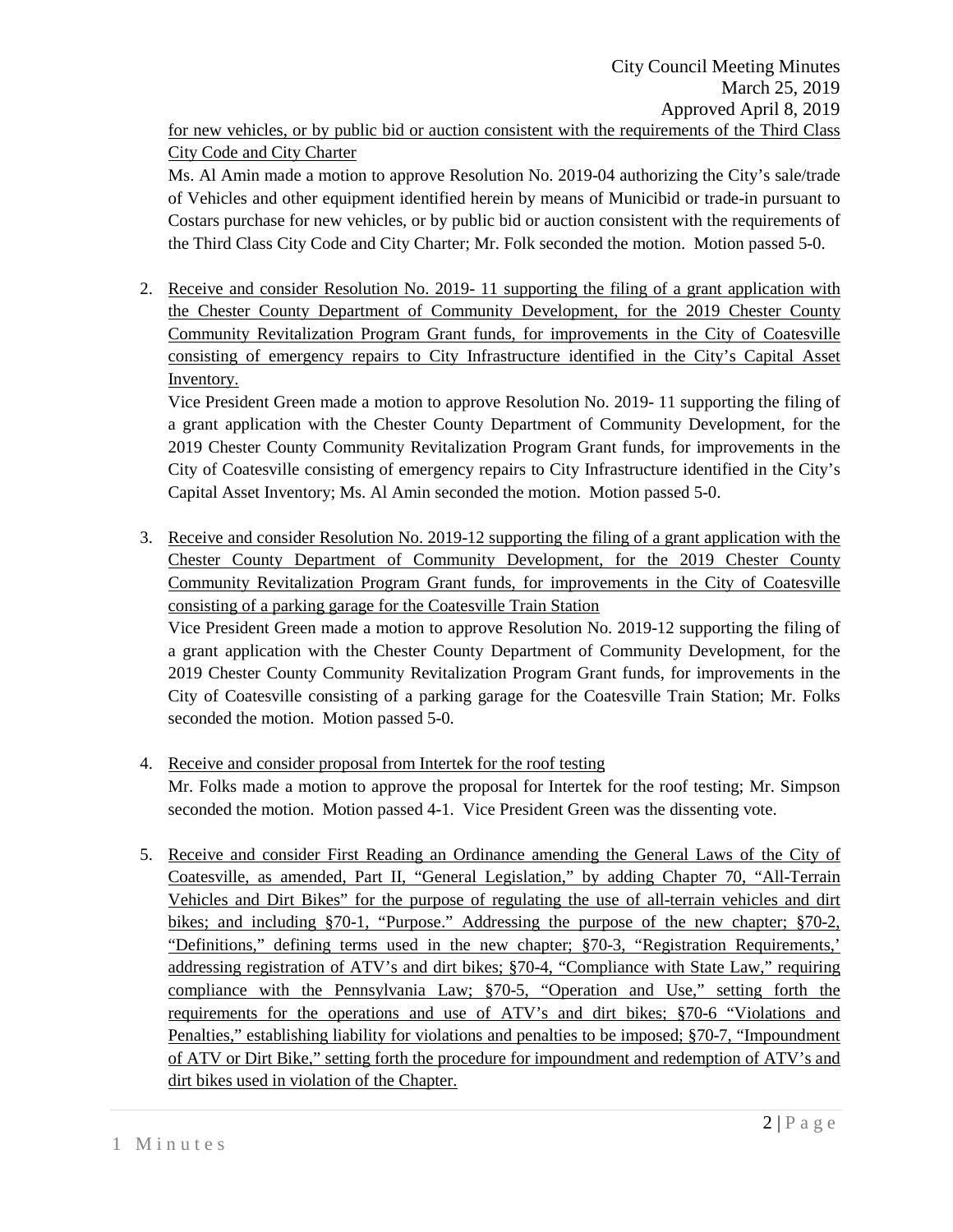# City Council Meeting Minutes March 25, 2019 Approved April 8, 2019

Vice President Green made a motion to approve first reading an Ordinance amending the General Laws of the City of Coatesville, as amended, Part II, "General Legislation," by adding Chapter 70, "All-Terrain Vehicles and Dirt Bikes" for the purpose of regulating the use of all-terrain vehicles and dirt bikes; and including §70-1, "Purpose." Addressing the purpose of the new chapter; §70-2, "Definitions," defining terms used in the new chapter; §70-3, "Registration Requirements,' addressing registration of ATV's and dirt bikes; §70-4, "Compliance with State Law," requiring compliance with the Pennsylvania Law; §70-5, "Operation and Use," setting forth the requirements for the operations and use of ATV's and dirt bikes; §70-6 "Violations and Penalties," establishing liability for violations and penalties to be imposed; §70-7, "Impoundment of ATV or Dirt Bike," setting forth the procedure for impoundment and redemption of ATV's and dirt bikes used in violation of the Chapter; Mr. Simpson seconded the motion. Motion passed 5- 0.

# **Discussion Item**

1. Meeting Minutes

There was no discussion on meeting minutes

2. Flats Lease

Ms. Al Amin stated she is against the lease, and it has already become an eyesore. She asked about the parking across the street. Mr. DiSciullo explained the employee's park across the street. They have done above and beyond what they said they would in cleaning up the lot. They have put new gates up. Vice President Green asked what is being stored there. Mr. DiSciullo explained that the trucks, equipment, and supplies that are needed for the construction will be stored there. President Lavender-Norris thanked Mr. DiSciullo for coming to the meeting and explaining the lease. Mr. DiSciullo explained that some of the monies from the lease will be used to replace the curbs around 190 west Lincoln Highway as they have deteriorated. The lease allows for any developer interested in the property to do their due diligence and any environmentals required and also to allow the City to still use the property for the fireworks. Vice President Green asked how long the agreement is. Mr. DiSciullo explained the agreement is one year with an option for them to extend. Vice President Green asked if this is the same lease as last year that was approved but did not happen. Mr. DiSciullo explained yes but with a new company. Mr. Folks stated he heard the extension of the lease to 2024 may come up in the future. Mr. DiSciullo explained that the RDA cannot extend the lease for the time period but can review it annually depending on if any development will be happening. Mr. Simpson explained that the site is not getting the pipeline, there is no excavation, no chemicals, and it is just for storing. Ms. Al Amin stated that she was not present at the last meeting but had she been here she would have voted no. The storing of the equipment promotes a bad image and that we are for the pipeline. If a person call me and says that is how they perceive it, by us storing their equipment we are promoting. President Lavender-Norris stated if people want the information to come to a meeting and not go by presumption or assumption. Ms. Al Amin stated this is her opinion on the staging in perception and she is entitled to it and stands by it. Vice President Green explained she has received the emails regarding the pipeline legalities but the storing of the equipment has nothing to do with it. The emails were offensive because no one thought about the community until there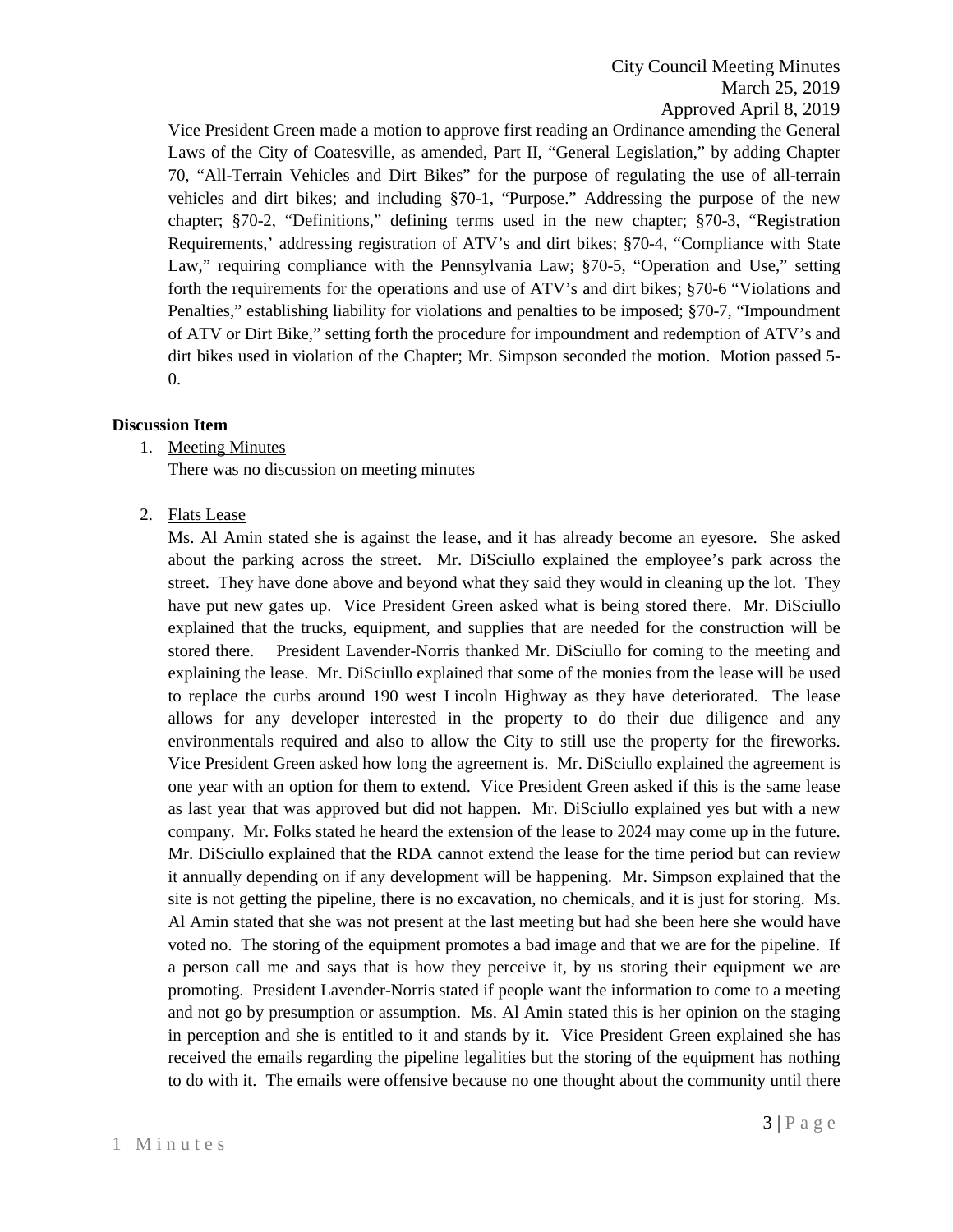City Council Meeting Minutes March 25, 2019 Approved April 8, 2019

is something they don't like. Other townships leased property and no one said anything until its Coatesville. Ms. Al Amin asked about the contract from last year. The contract stated there was no public discussion at the Council meeting regarding this. Mr. DiSciullo explained this was discussed at the RDA meeting. Mr. Folks stated the pipeline will be happening no matter what. Mr. DiSciullo and Vice President Green stated that Sunoco should be held accountable for the safety.

# **Solicitors Report**

Mr. Verwey announced he:

- Worked on a code enforcement litigation matter'
- worked on contracting issues
- Worked on pending litigation matters
- Finalized an Ordinance for a first read by Council
- Provided guidance on various legal issues

# **City Manager's Report**

Mr. Trio announced;

- Interviews were held for the Finance Director and Codes Supervisor
- Meeting have been held for Union Contracts and hope to move forward at next meeting.
- Principals of the Veledrome have returned to open discussion with the City
- New large electric signage has been submitted for zoning compliance and permit. Since this is an illuminated channel letter sign, electrical permit is pending.
- County participation in LERTA is open/pending on the term of their abatement.
- The application for the Merchant Street Mosque was heard by the Zoning Hearing Board. The board unanimously recommended approval of variances and conditional use consistent with the criteria for relief.
- The roof study contract ready for authorization. Scope of work will include Electronic Infiltration Testing only.

# **Assistant City Manager Report**

There was no Assistant City Manager report at this time.

# **Citizens' Hearings –** *Non-Agenda Items Only* **(3 Minutes)**

#### Ron Hershey

Mr. Hershey asked for 5 handicap spots at the Holy Ghost Ukrainian Church on Sundays and use of the public parking lots during Church Services.

# Maximus Wickel

Mr. Wickel explained he is here for the AFSCME Bargaining Unit and provide support to get a quick Resolution. The pension cost was higher than both anticipated. Hope to have it considered and approved at the next meeting. Council stated Mr. Trio will be reaching out to discuss.

Fran Scamuffa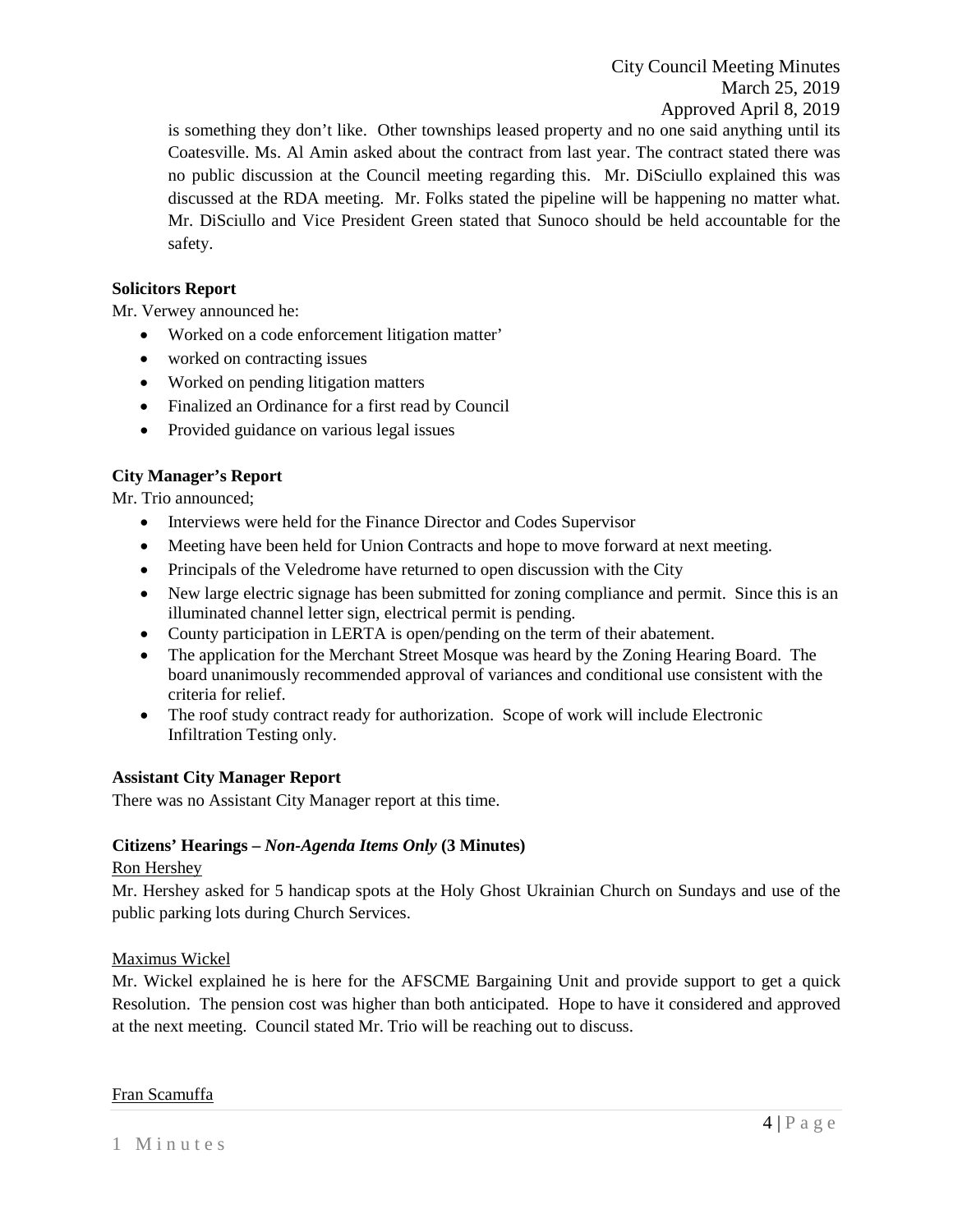Ms. Scamuffa thanked Ms. Al Amin for her comments regarding the Flats. She asked for the RDA information to be updated on the website as she was unaware of the meeting where the lease for the Flats was discussed. She inquired about the standards for the home inspections.

Vice President Green made a motion to close citizens' hearings on non-agenda items only; Mr. Folks seconded the motion. Motion passed 5-0.

#### **Special Events**

There were no special events at this time.

#### **Council Comments**

Mr. Simpson thanked everyone for attending the meeting. I appreciate all the input.

Mr. Folks thanked everyone for attending the Meeting. The Flats, look at the big dirt pile that has been there for years, Downtown Coatesville while buildings are not being used or falling down, that's an eyesore. Everybody has their opinion but one thing about the City, it is getting ready to turn around. Hold on, when we get rid of one eyesore, there is another one to be fixed, so just hold on. I appreciate you coming out and have a blessed night.

Ms. Al Amin thanked everyone for coming out and have safe travels home.

Vice President Green thanked everyone for coming out. I had the opportunity to travel to York on Friday. It's wonderful, so excited about the potential for the Baseball Hall of Fame. Sometimes we are not always agreeable and some decisions we make are right and some decisions are not right. I just hope that as a community that we just keep pulling together and working together for the same purpose to move the City forward. We have a lot of things on the table. It seems like sometimes there is on issue, that here it comes again to try to divide the community. I know that this is such a touchy situation, however, it just seems that it's always different when it's Coatesville because every other community has done it. I have never heard anything, I never even knew they stored in Caln until this starting coming up and I started doing research about it. So I just hope you don't get bogged down on something to me that is important but it's not important. We're not agreeable, we're not saying the pipeline is okay. All we're doing is permitting trucks. It has to be stored somewhere and it has been stored elsewhere. I don't recall anyone going to Caln and talking about it. I don't recall anyone going to Downingtown complaining about anything when they used way more property down there then they are using here and again we're not obligating the City for any long period of time for anything. We're in a help, help situation right now I'm trying to focus on the positive things that are going on now. The Parks And recreation are holding the Easter Egg Hunt on April 13, 2019. I am grateful and thankful today and ask that in the midst of everything that we stay guided and just work together. Thank you.

President Lavender-Norris thanked everyone for coming out and staying. In the midst of all that's going on we've lost community members, not that they have moved away but they transitioned. I kind of put things into perspective and it makes you understand what's really important in life, and not that I don't care about whatever people feel about what we're doing on the Flats, but because I know why we're doing what we're doing. I'm not taken by the emails we received I'm not moved by them. I am concerned about my community. The people we have lost in this community weren't just people who come out the door and go to work and go home. These are people who were involved in our community and for me to be distracted with somebody's displeasure of a vote I made and I know I made it for the right reasons. It's not going to happen at all, for those who emailed us about the staging and the